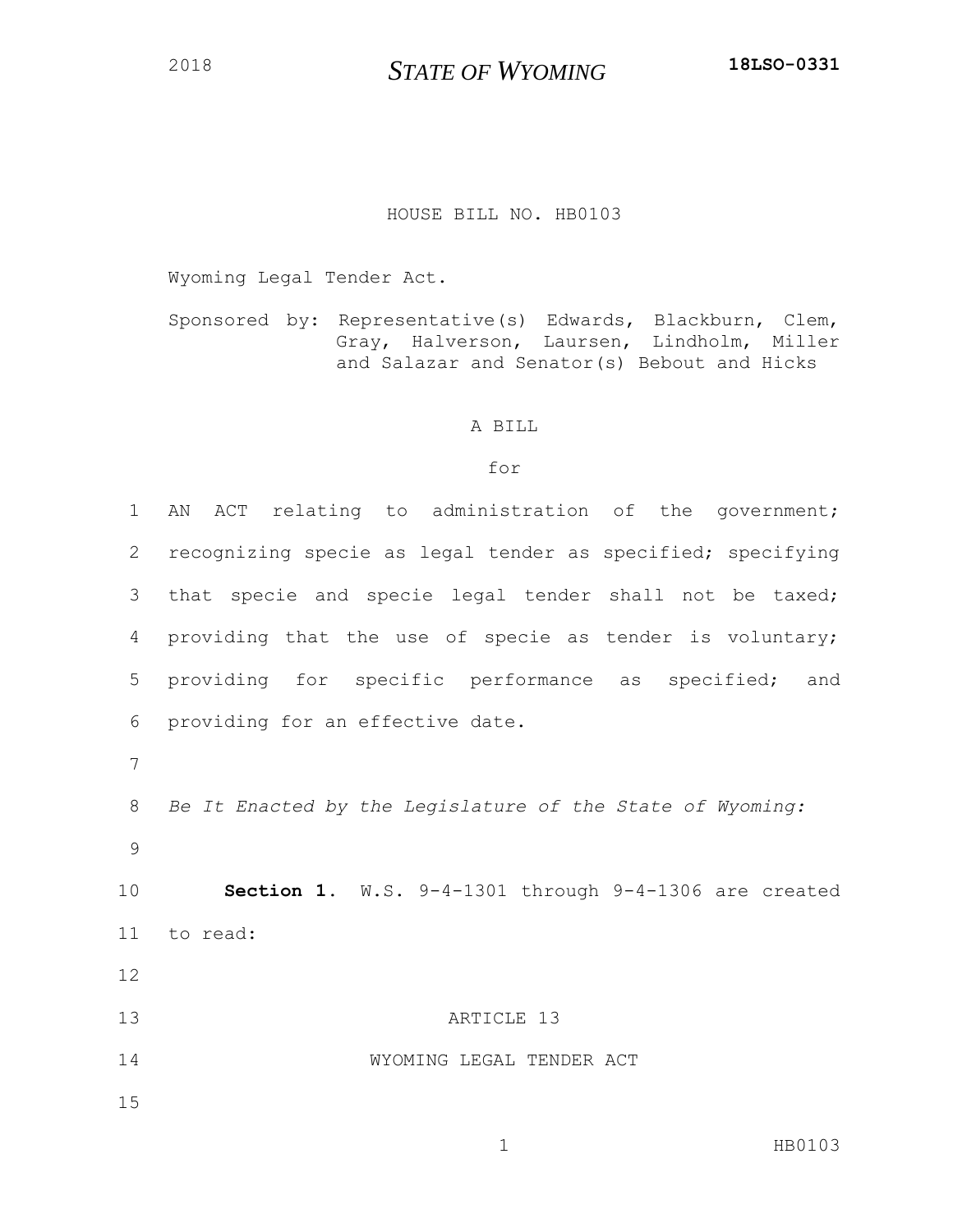**9-4-1301. Short title.** This article shall be known and may be cited as the "Wyoming Legal Tender Act." **9-4-1302. Definitions.** (a) As used in this article: (i) "Legal tender" means a recognized medium of exchange for the payment of debts and taxes; (ii) "Specie" means: (A) Coin having gold or silver content; or (B) Refined gold or silver bullion which is coined, stamped or imprinted with its weight and purity and valued primarily based on its metal content and not its form. **9-4-1303. Specie legal tender.**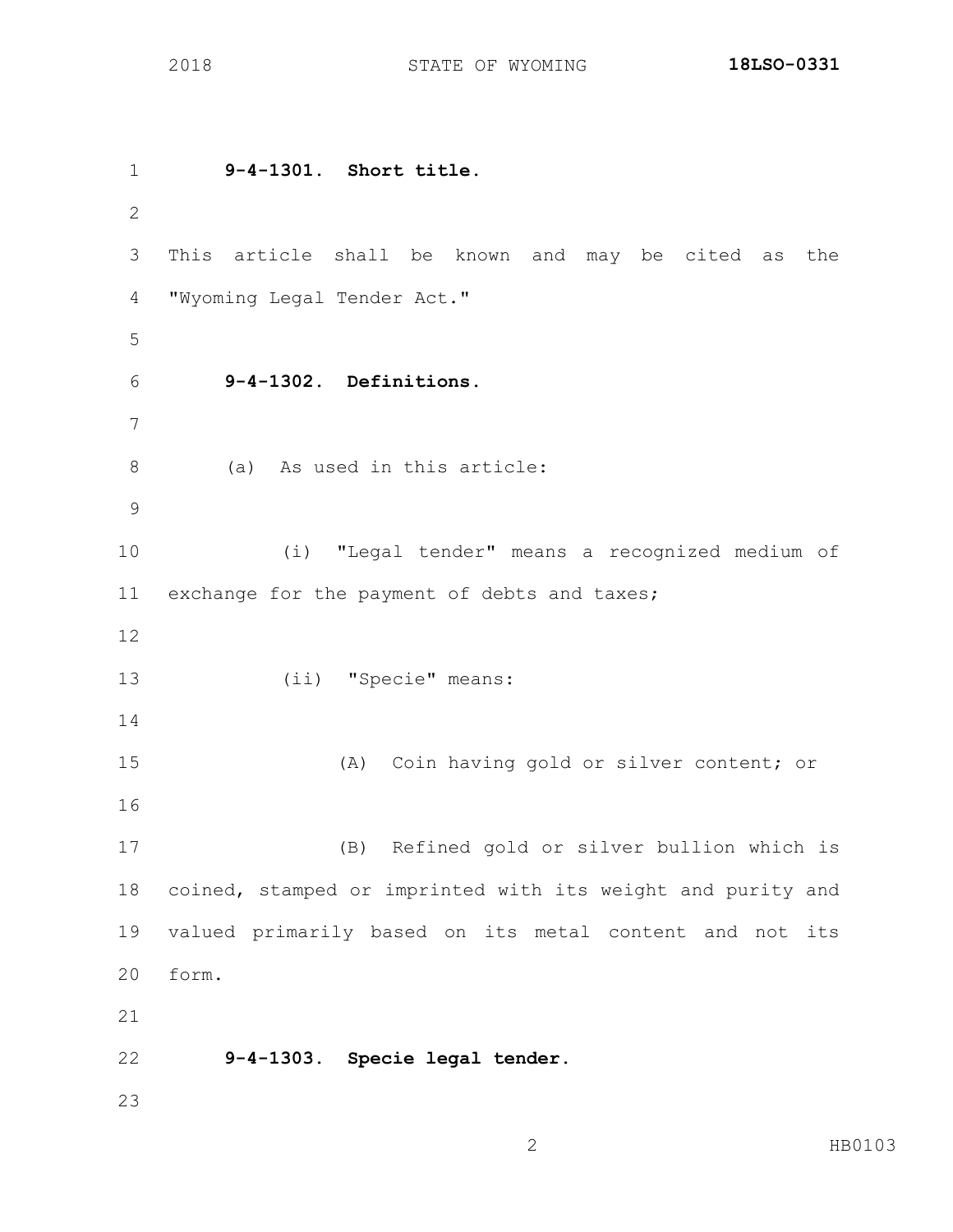(a) Specie legal tender in Wyoming shall consist of: (i) Specie coin issued by the United States government at any time; (ii) Specie coin issued by any foreign 7 government at any time; (iii) Any other specie that a court of competent jurisdiction, by final and appealable order, rules to be within state authority to make or designate as legal tender. No court of the state of Wyoming shall be deemed to be a court of competent jurisdiction for purposes of this paragraph. **9-4-1304. Taxation issues related specie and specie legal tender.** (a) No specie or specie legal tender shall be characterized as personal property for the purposes of property taxation.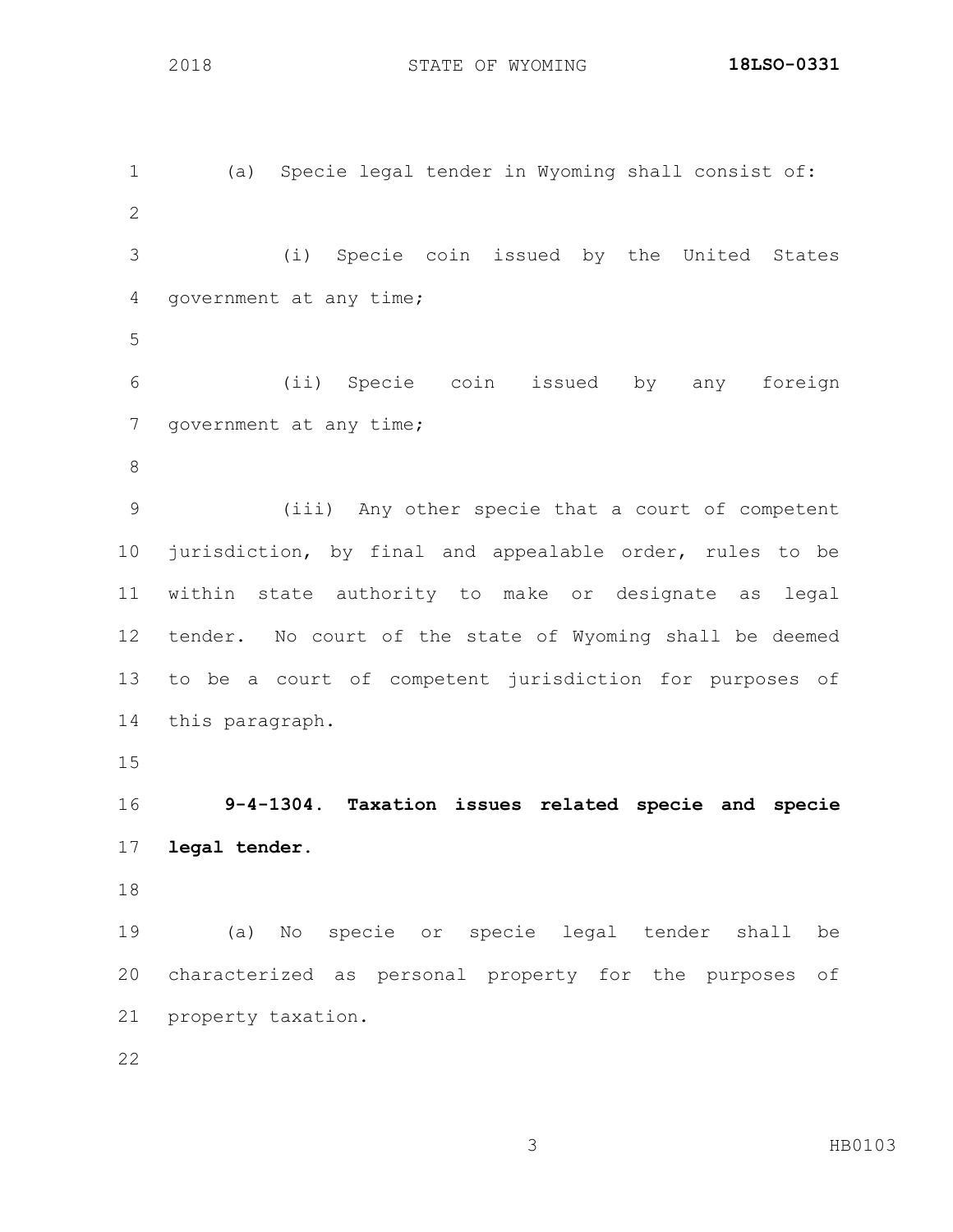(b) The exchange of one (1) type or form of legal tender for another type or form of legal tender shall not give rise to any tax liability of any kind. (c) The purchase, sale or exchange of any type or form of specie or specie legal tender shall not give rise to any tax liability of any kind. **9-4-1305. Voluntary use of specie as tender.** Unless specifically provided by law or by contract, no person shall have the right to compel any other person to tender specie or to accept specie as legal tender. **9-4-1306. Enforcement.** Wyoming courts shall require specific performance as a remedy for breach of any contract provision that specifically provides for a type or form of specie as tender, regardless of whether the specie is legal tender under this article.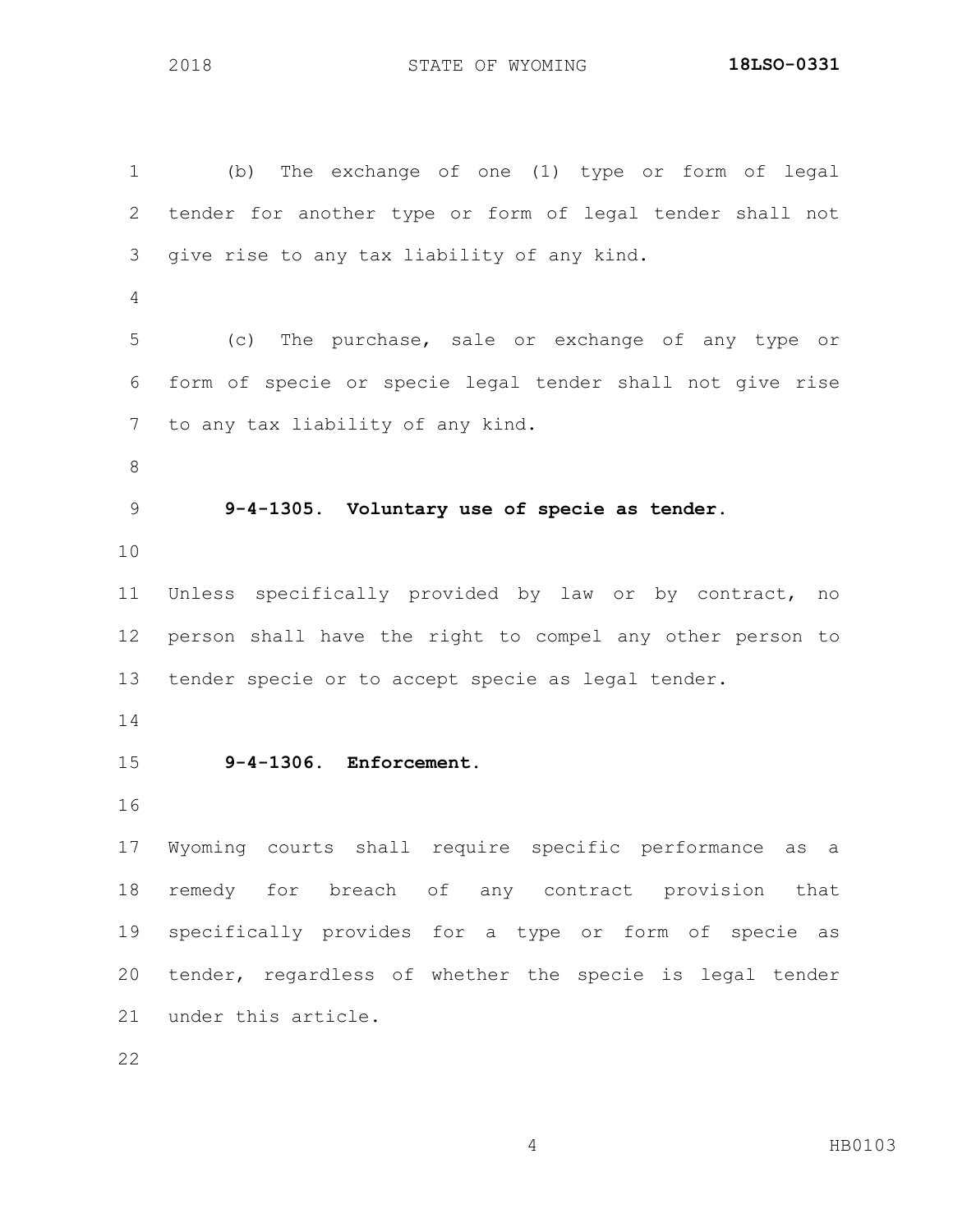**Section 2.** W.S. 39-11-105(b)(vi)(A) and 39-15-101(a)(xxxi)(A) are amended to read: **39-11-105. Exemptions.** (b) The following shall be exempt from property taxation: (vi) Any of the following intangible items: (A) Money and cash on hand including currency, gold, silver and other coin, bank drafts, certified checks and cashier's checks and specie and specie legal tender as provided in W.S. 9-4-1304; **39-15-101. Definitions.** (a) As used in this article: (xxxi) "Intangible personal property" includes: (A) Money and cash on hand including currency, gold, silver and other coin, bank drafts,

HB0103